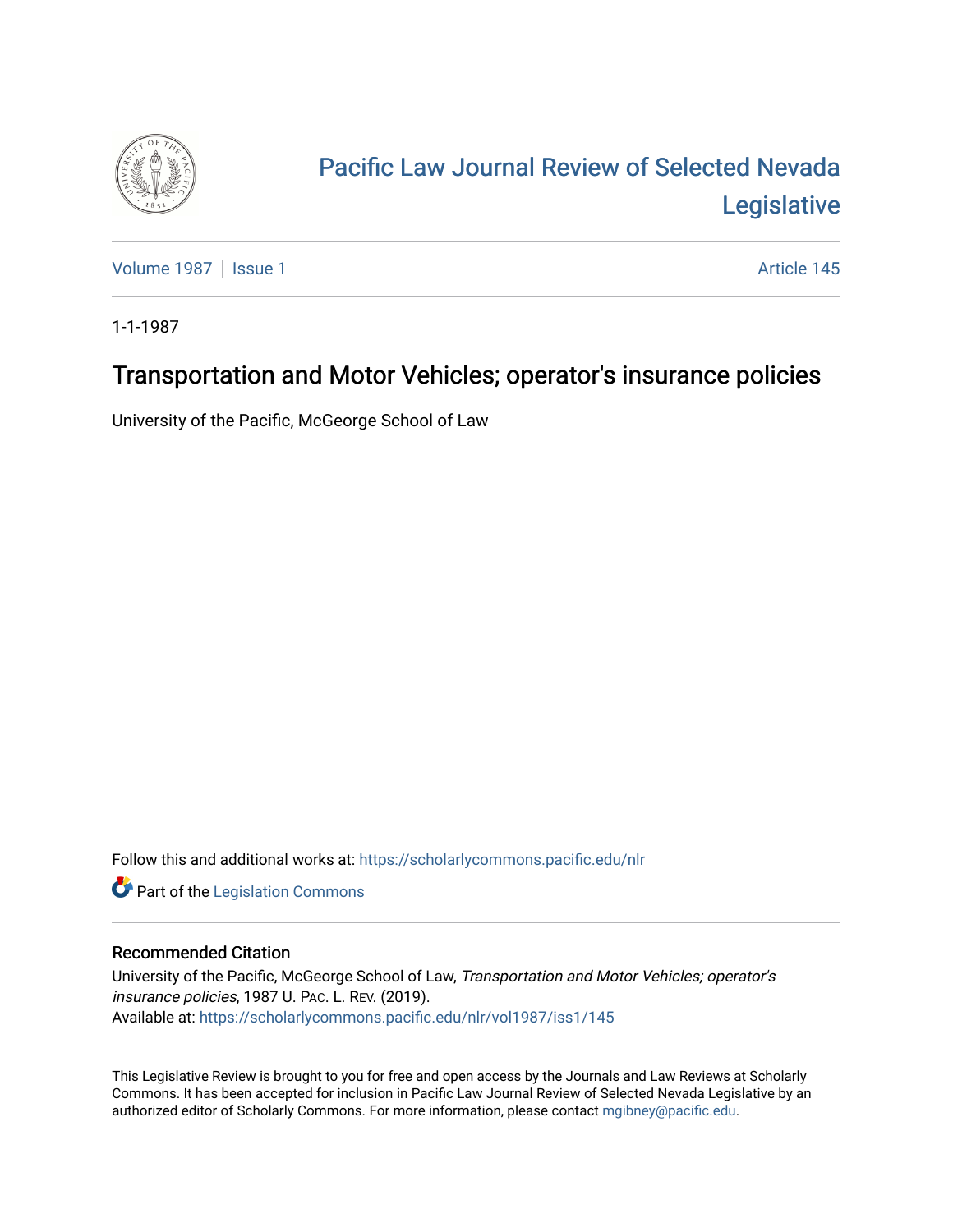### Transportation and Motor Vehicles; secured interest in vehicles

NEv. REv. STAT. § 482.\_ (new); § 482.36414 (amended). AB 835 (Committee on Transportation); 1987 STAT. Ch 474

Existing law allows the holder of a secured interest<sup>1</sup> in property to collect the proceeds<sup>2</sup> on the sale of property from the debtor.<sup>3</sup> Chapter 474 requires a licensed dealer,<sup>4</sup> who takes a vehicle<sup>5</sup> with an outstanding security interest in trade, to satisfy the outstanding security interest within 30 days after the vehicle is acquired.<sup>6</sup>

JD

- I. NEv. REv. STAT. § 482.109 (definition of security interest).
- 2. *ld.* § 104.9306 (definition of proceeds); *ld.* § 104.9203 (unless otherwise agreed, a security interest gives the secured party the rights to proceeds, both cash and noncash, upon the sale, exhchange, collection or other disposition of the collateral). *See id.* § 104.9306 (a secured party's rights on disposition of collateral).
	- 3. *ld.* § 104.9203.
	- 4. *ld.* § 482.020 (definition of deater).
	- 5. *ld.* § 482.135 (definition of vehicle).
- 6. 1987 Nev. Stat. ch. 474, sec. 1, at \_ (enacting NEv. REv. STAT. § 482.-). *See*   $also$  1987 PAC. L.J. REV. NEV. LEGIS.  $\_\_\_\_\_\_\_\_\_\_\_\_$  (1987 Stat. ch. 82, outstanding security in mobile homes).

#### Transportation and Motor Vehicles; operator's insurance policies

NEV. REV. STAT. § 484.263 (repealed); §§ 485.\_\_, 690B.\_\_\_ (new); §§ 482.215, 482.235, 482.280, 482.380, 485.020, 485.185, 485.190, 485.191, 485.200, 485.210, 485.280, 485.307, 485.308, 485.309, 485.3091, 485.3092, 485.3096, 485.326, 485.383, 686A.300, 690B.020, 690B.023 (amended).

AB 118 (Committee on Transportation); 1987 STAT. Ch 475

Under existing law, every owner of a motor vehicle must maintain security for payment of liabilities arising from the maintenance or

*Review of Selected Nevada Legislation* 211